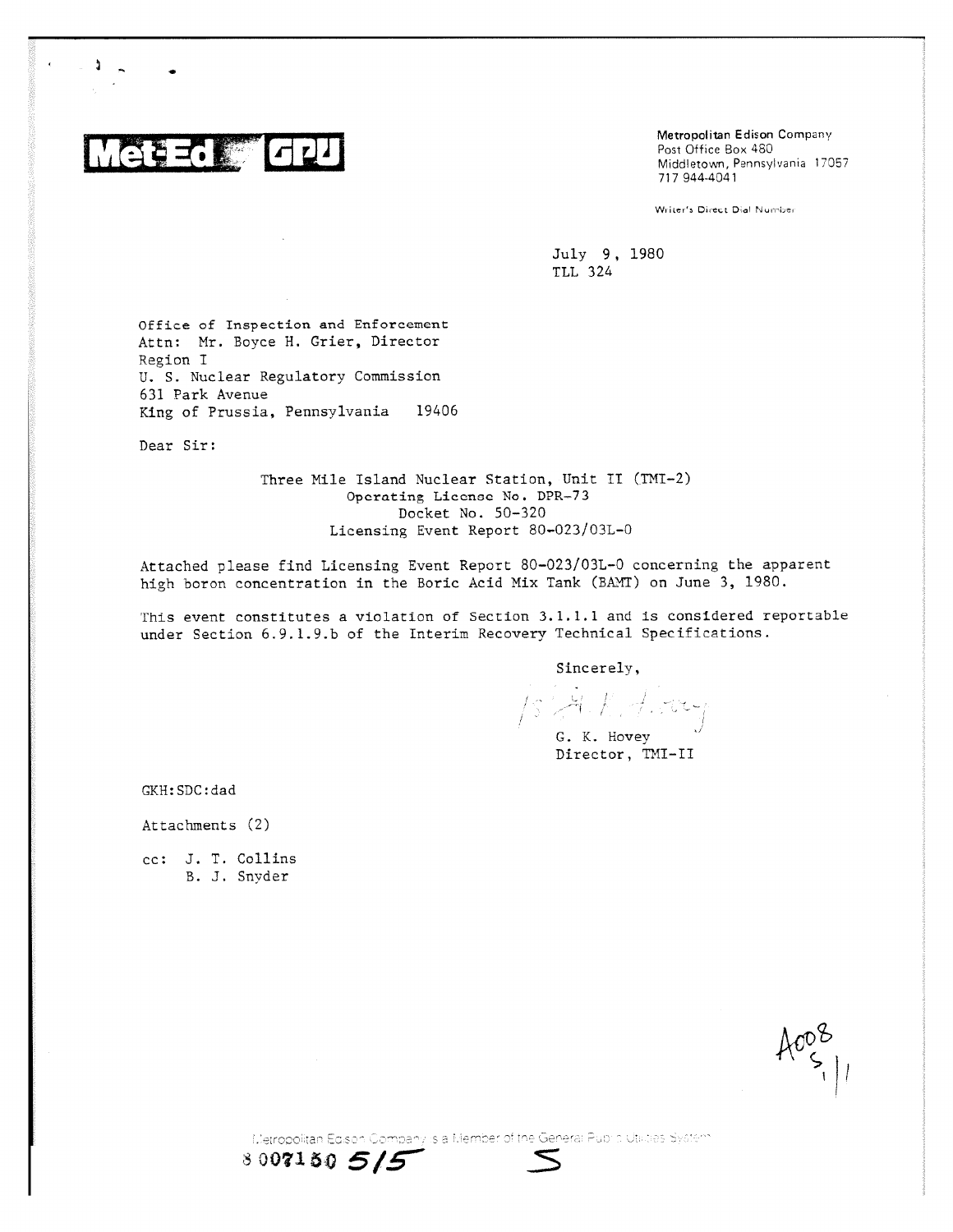| ATTACHMENT 1<br>TLL 324                                                                                                                                                                                                                                                                                                                                                                                                                                                                                                                                                                                                                                                                                                                         |
|-------------------------------------------------------------------------------------------------------------------------------------------------------------------------------------------------------------------------------------------------------------------------------------------------------------------------------------------------------------------------------------------------------------------------------------------------------------------------------------------------------------------------------------------------------------------------------------------------------------------------------------------------------------------------------------------------------------------------------------------------|
| <b>U.S. NUCLEAR REGULATORY COMMISSION</b><br><b>NRC FORM 366</b><br>(7.77)                                                                                                                                                                                                                                                                                                                                                                                                                                                                                                                                                                                                                                                                      |
| LICENSEE EVENT REPORT                                                                                                                                                                                                                                                                                                                                                                                                                                                                                                                                                                                                                                                                                                                           |
| (PLEASE PRINT OR TYPE ALL REQUIRED INFORMATION)<br>CONTROL BLOCK:   A<br>$\rfloor(\cdot)$                                                                                                                                                                                                                                                                                                                                                                                                                                                                                                                                                                                                                                                       |
| $0 0 0 0 0 0 - 0 0$                                                                                                                                                                                                                                                                                                                                                                                                                                                                                                                                                                                                                                                                                                                             |
| CON'T<br>REPORT L C 0 0 5 0 0 0 0 3 2 0 0 0 6 0 3 8 0 0 0 1 7 0 3 8<br>$\circ$<br>$\vert$ 1<br>EVENT DESCRIPTION AND PROBABLE CONSEQUENCES (10)<br>JDuring Recovery Mode Operations (decay heat removal - cold shutdown core) at 1900<br>0 <sub>12</sub>                                                                                                                                                                                                                                                                                                                                                                                                                                                                                        |
| hours on June 3, 1980, the Boric Acid Mix Tank (BAMT) boron concentration was<br>013                                                                                                                                                                                                                                                                                                                                                                                                                                                                                                                                                                                                                                                            |
| determined to be in excess of the 13,125 ppmB limit (14,181 ppmB) of the surveil-<br>$\circ$ 1<br>$\blacktriangleleft$                                                                                                                                                                                                                                                                                                                                                                                                                                                                                                                                                                                                                          |
| $\mu$ ance requirement of 4.1.1.1.f(1). This constituted a violation of Section 3.1.1.1<br>5<br>$\circ$                                                                                                                                                                                                                                                                                                                                                                                                                                                                                                                                                                                                                                         |
| and is considered reportable under Section 6.9.1.9.b of the Interim Recovery Tech-<br>$\circ$<br>6                                                                                                                                                                                                                                                                                                                                                                                                                                                                                                                                                                                                                                              |
| pical Specifications. This event had no effect on the plant, its operation, or the<br>$^{\circ}$<br>7                                                                                                                                                                                                                                                                                                                                                                                                                                                                                                                                                                                                                                           |
| health and safety of the public.<br>8<br>$\circ$<br>80                                                                                                                                                                                                                                                                                                                                                                                                                                                                                                                                                                                                                                                                                          |
| <b>SYSTEM</b><br>CAUSE<br>CAUSE<br>COMP<br>VALVE<br>CODE<br>COMPONENT CODE<br><b>SUBCODE</b><br>CODE<br><b>SUBCODE</b><br><b>SUBCODE</b><br>(16<br><b>REVISION</b><br>OCCURRENCE<br><b>REPORT</b><br>SEQUENTIAL<br>LER/RO EVENT YEAR<br>TYPE<br>REPORT NO.<br>CODE<br>NO.<br>3<br>(17)<br>REPORT<br>L<br>0<br>3.<br>$\mathbf{z}$<br>NUMBER<br>28<br>32<br>PRIME COMP.<br>COMPONENT<br>ACTION FUTURE<br>NPRD-4<br><b>ATTACHMENT</b><br>EFFECT<br>ON PLANT<br>SHUTDOWN<br>HOWRS (22)<br>FORM SUB.<br>TAKEN<br><b>ACTION</b><br><b>SUBMITTED</b><br><b>SUPPLIER</b><br><b>MANUFACTURER</b><br>0<br>0 <sup>1</sup><br>$0$   $0$<br>(21)<br>Υ<br>N(24)<br>$^{\prime}$ 25 $^{\prime}$<br>(23)<br>(19<br>CAUSE DESCRIPTION AND CORRECTIVE ACTIONS (27) |
| Excessive evaporation resulting from the use of the Temporary Air Sparger mixing<br>1   0                                                                                                                                                                                                                                                                                                                                                                                                                                                                                                                                                                                                                                                       |
| apparatus resulted in a concentrating effect on the boric acid solution. The BAMT<br>$\mathbf{1}$                                                                                                                                                                                                                                                                                                                                                                                                                                                                                                                                                                                                                                               |
| boric acid solution was diluted to within Tech Spec limits. The BAMT mixer was re<br><b>MI 520</b>                                                                                                                                                                                                                                                                                                                                                                                                                                                                                                                                                                                                                                              |
| stored to service (the temporary air sparger mixing apparatus retired), which<br>ີ3                                                                                                                                                                                                                                                                                                                                                                                                                                                                                                                                                                                                                                                             |
| should eliminate the excessive evaporation condition.<br>$\overline{4}$                                                                                                                                                                                                                                                                                                                                                                                                                                                                                                                                                                                                                                                                         |
| 90<br>8<br>METHOD OF<br>FACILITY<br>STATUS<br>(30)<br>DISCOVERY DESCRIPTION (32)<br><b>SPOWER</b><br>OTHER STATUS<br><b>DISCOVERY</b><br>X<br>0<br>0<br>Recovery Mode<br>B<br>Surveillance Test Requirement<br>(28<br>'29<br>(31<br>5.<br>10<br>30<br>45<br>٩<br>$\ddot{\mathbf{3}}$<br>44<br>17<br>46                                                                                                                                                                                                                                                                                                                                                                                                                                          |
| <b>ACTIVITY</b><br><b>CONTENT</b><br>AMOUNT OF ACTIVITY (35)<br>LOCATION OF RELEASE (36)<br>RELEASED OF RELEASE<br>N/A<br>N/A<br>(33)<br> Z (34)<br>۷<br>6.<br>30<br>45<br>10<br>44<br>1:                                                                                                                                                                                                                                                                                                                                                                                                                                                                                                                                                       |
| PERSONNEL EXPOSURES<br>DESCRIPTION (39)<br><b>NUMSER</b><br>TYPE<br>0<br>$\Omega$<br>N/A<br>$\Omega$<br>37<br>-Z 1<br>38<br>3<br>9<br>13<br>11<br>80                                                                                                                                                                                                                                                                                                                                                                                                                                                                                                                                                                                            |
| PERSONNEL INJURIES<br>DESCRIPTION <sup>(41)</sup><br>NUMBER<br>N/A<br>O.<br>40<br>iz i p                                                                                                                                                                                                                                                                                                                                                                                                                                                                                                                                                                                                                                                        |
| LOSS OF OR DAMAGE TO FACILITY.<br>(43)<br>TYPE<br><b>DESCRIPTION</b><br>N/A<br>z<br>$\left( 42\right)$<br>10                                                                                                                                                                                                                                                                                                                                                                                                                                                                                                                                                                                                                                    |
| زكية<br><b>PUBLICITY</b><br>DESCRIPTION (45)<br>NAC USL ONLY<br><b>ISSUED</b><br>$Z \mid (44)$<br>N/A<br>$\Omega$<br>$\overline{2}$<br>10                                                                                                                                                                                                                                                                                                                                                                                                                                                                                                                                                                                                       |
| 68<br>69<br>30<br>Steven D. Chaplin<br>PHONE: (717) 948-8553<br>NAME OF PREPARER.                                                                                                                                                                                                                                                                                                                                                                                                                                                                                                                                                                                                                                                               |
| 3007150514                                                                                                                                                                                                                                                                                                                                                                                                                                                                                                                                                                                                                                                                                                                                      |